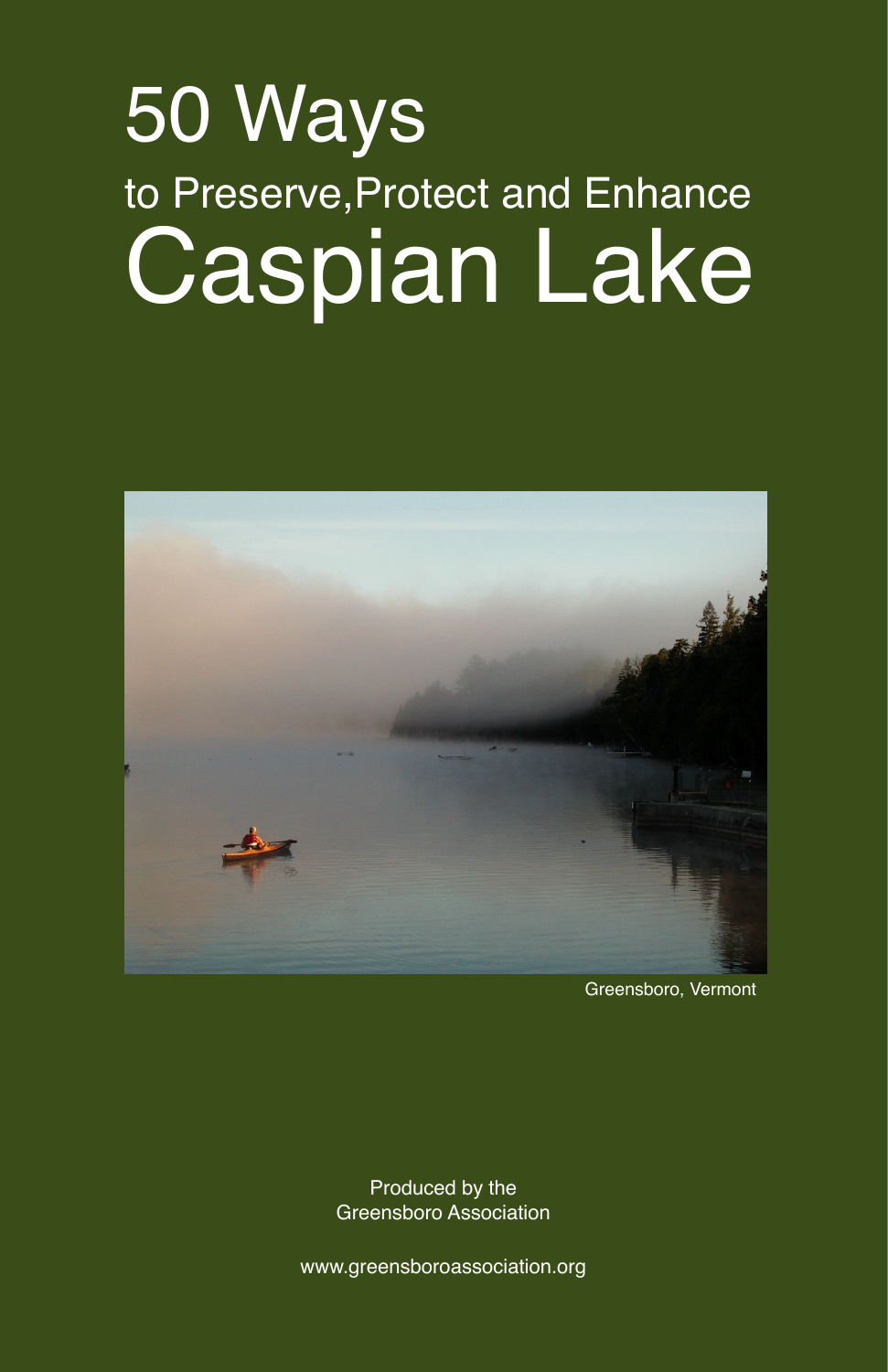# Table of Contents

Booklet Mission

# Recreational Lake Use

- Boating
- Wildlife
- Respect for Others
- Water Quality
	- 10 Invasive Species
	- Vegetation
	- Household Tips

# Docks, Construction and Renovation

# Septic Systems

- Everyday Household Tips
- Septic System Operation
- General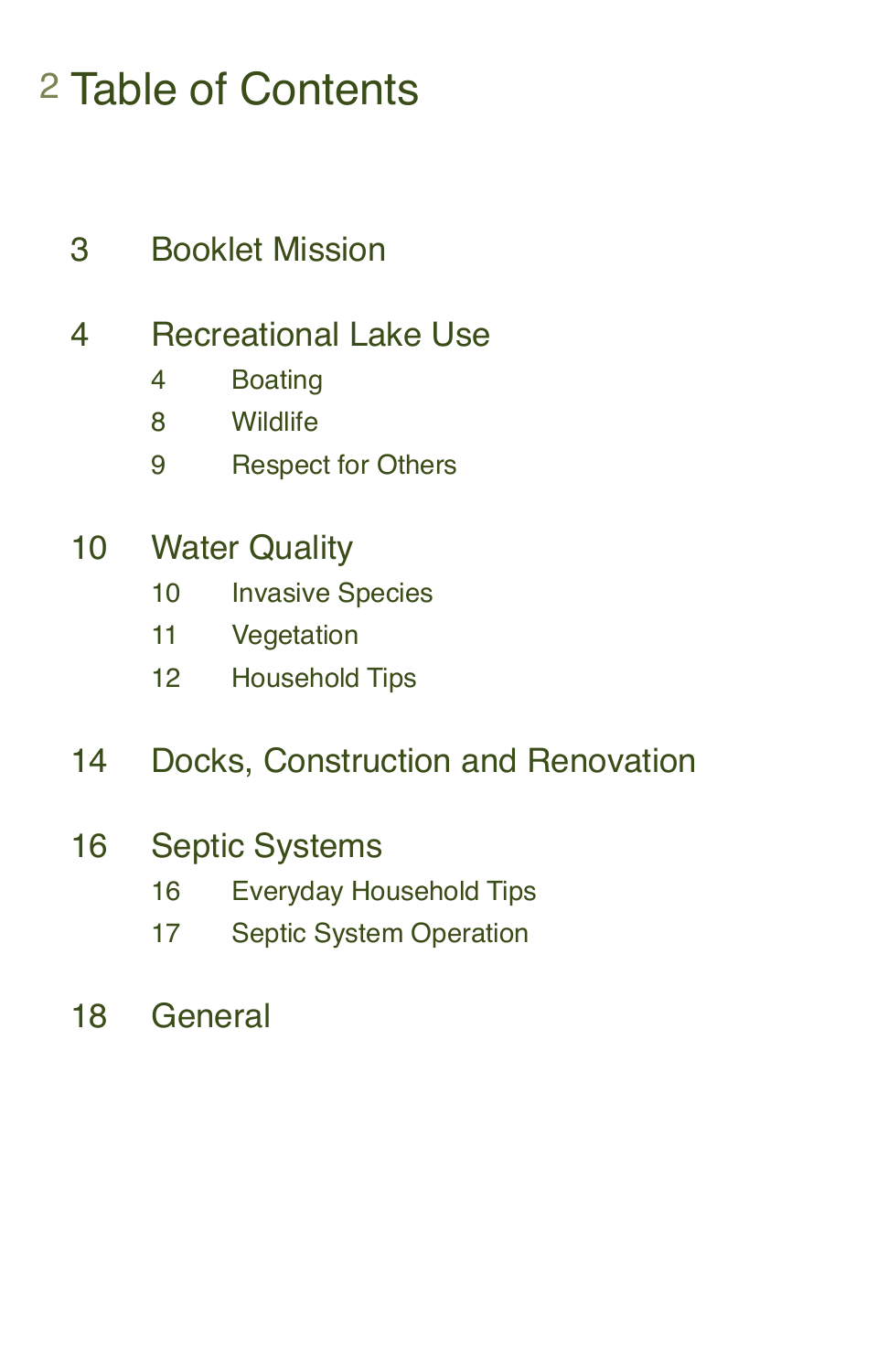# Booklet Mission 3

Every house owner and visitor to Caspian Lake has an opportunity to contribute to preserving and enhancing the lake's unique natural beauty by committing to any or all of the following 50 Ways to Preserve, Protect, and Enhance Caspian Lake.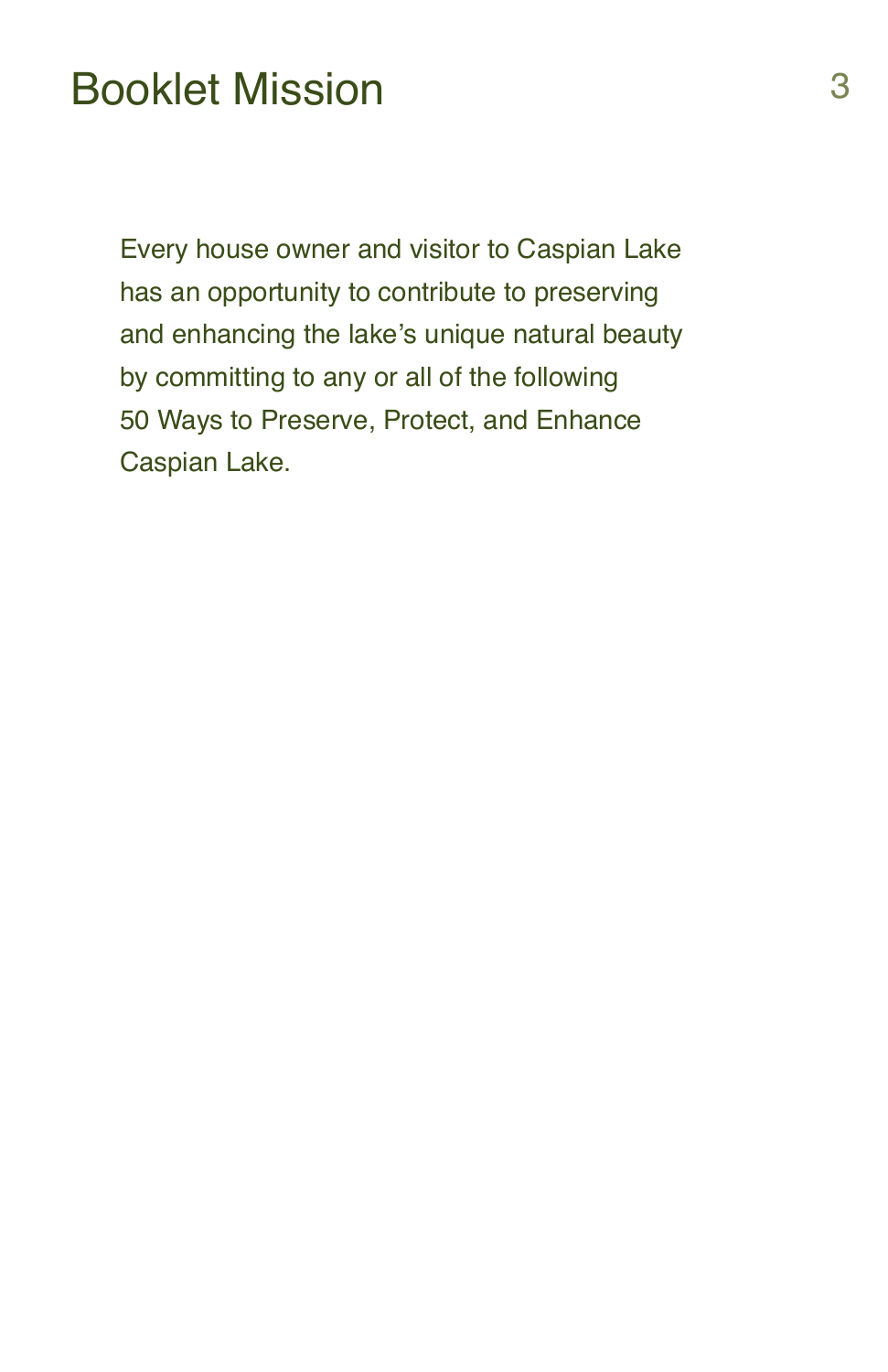# 4 Recreational Lake Use

# **Boating**

#### 1. Observe speed limits

a. The daytime speed limit on Caspian Lake is 40 miles per hour, and the nighttime limit is 10 miles per hour. Nighttime is defined as the period between one half hour after sunset and one half hour before sunrise.

b. With minor exceptions, all vessels must travel at nowake speed and not over five miles per hour within 200 feet of the shoreline, of a person in the water, a canoe, rowboat or other vessel, a designated swim area, or any anchorage or dock.

### 2. Operator restrictions

a. Age Limit: No person under the age of 12 may operate a motorboat exceeding six horsepower.

#### b. Certificate of boating education:

No person born after January 1, 1974, may operate a motorboat of six horsepower or greater without a certificate of boating education. This certificate is issued upon successful completion of the prescribed course in boating safety. The state recognizes similar certification from other states. The Greensboro Association offers boating safety courses leading to such certification. The certificate must be in your possession when operating a motorboat. For more information on course locations and dates including taking the course online, contact the Vermont State Police Marine Division at (802) 244-8727 or visit http://www.dps.state.vt.us/vtsp/boat

# 3. Sunday Concerts

During July and August, concerts are broadcast every Sunday evening at the south end of the lake. It is requested that motorboats not operate in the area while concerts are in progress.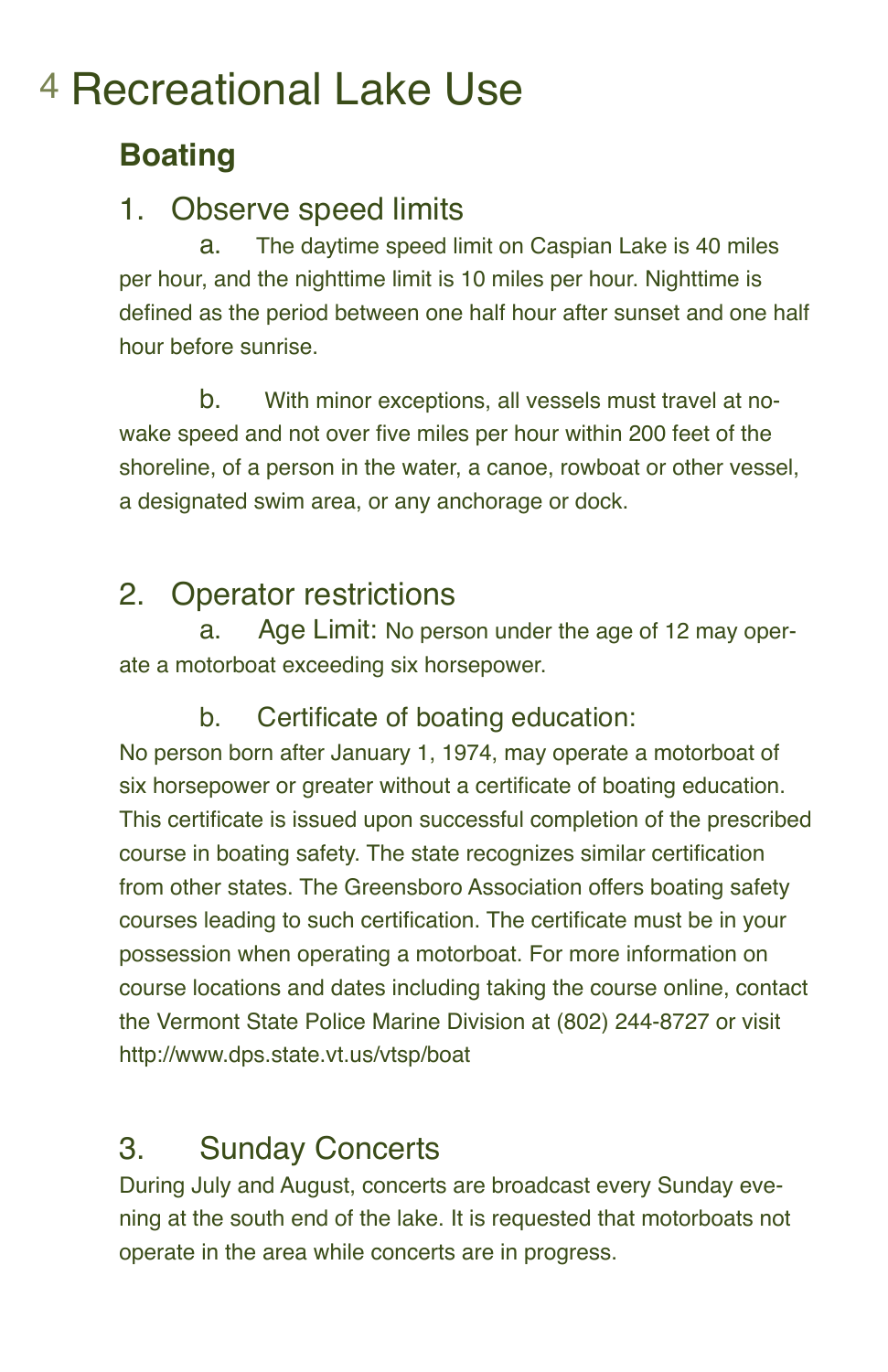# 4. Alcohol and Drugs 6. The Second State 1. The Second State 1. The Second State 1. The Second State 1. The Second State 1. The Second State 1. The Second State 1. The Second State 1. The Second State 1. The Second State 1

Operating a vessel while under the influence of alcohol or drugs is forbidden and is punishable by a fine and the suspension of boat operating privileges.

### 5. Residential Use

Sleeping overnight on a vessel is prohibited.

# 6. Equipment

a. Life Preservers: All boats must have a wearable type PFD (personal flotation device) for each person on board or being towed. Each PFD must be in good condition and readily available, and the proper size for the intended wearer. In addition, boats 16 feet in length or longer must carry a type IV throwable device.

b. Lights: All vessels, including canoes, must carry and show lights when underway between sunset and sunrise. Motorboats must have red and green running lights forward and a white light visible from all directions aft. Manually propelled boats must carry a lantern which shall be displayed in sufficient time to prevent collision.

# 7. Water Skiing

A water skier must wear an approved personal flotation device. There must be an observer in the boat (in addition to the operator) who is at least 12 years old.

# 8. Personal watercraft

Use of "jet skis," personal watercraft or any other Class A vessel which uses an inboard engine powering a water jet pump as its primary source of motive power is prohibited.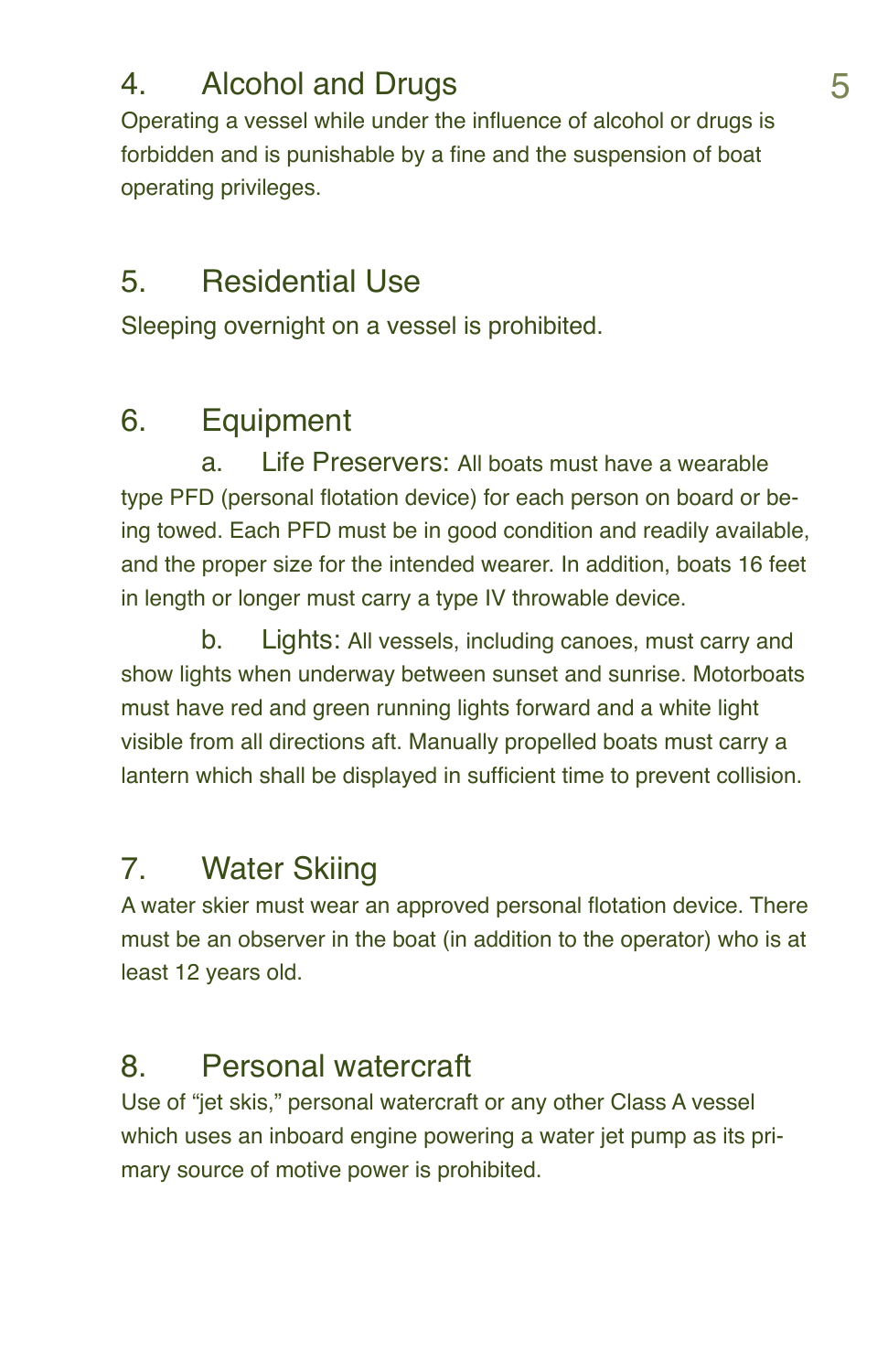# 6 9. Right of Way and Boat Handling

Approaching other boats: When two boats are approaching head-on, each shall bear to the right leaving the other boat on the left side. At an angle, the boat on the right has right-of-way. Powerboats should yield the right-of-way to all canoes, rowboats, sailboats and windsurfers.

### 10. Managing boat wake

The wake from your boat must not endanger anyone else. Canoes and small boats are especially vulnerable to high-wake turbulence, and you are responsible for any act of yours which endangers or jeopardizes the safety, life or property of another person.

# 11. Overloading

Do not exceed the recommended number of people your boat is built to carry safely, as shown on the plate mounted on the transom.

# 12. Divers

Wholly submerged divers and snorkelers must display a divers-down flag, which has a white diagonal stripe on a red background. No vessel, except a canoe or rowboat, may operate within 200 feet of a divers-down flaq.

# 13. Fisherman

Be considerate of people fishing. Steer well clear of their lines, whether they are trolling or still fishing. Fisherman over 14 must have a Vermont fishing license.

# 14. Navigational Hazards

There are two submerged "islands" in the middle of Caspian Lake and many hidden rocks and shoals close to shores. Know their locations and avoid boat damage and personal injury by steering clear of these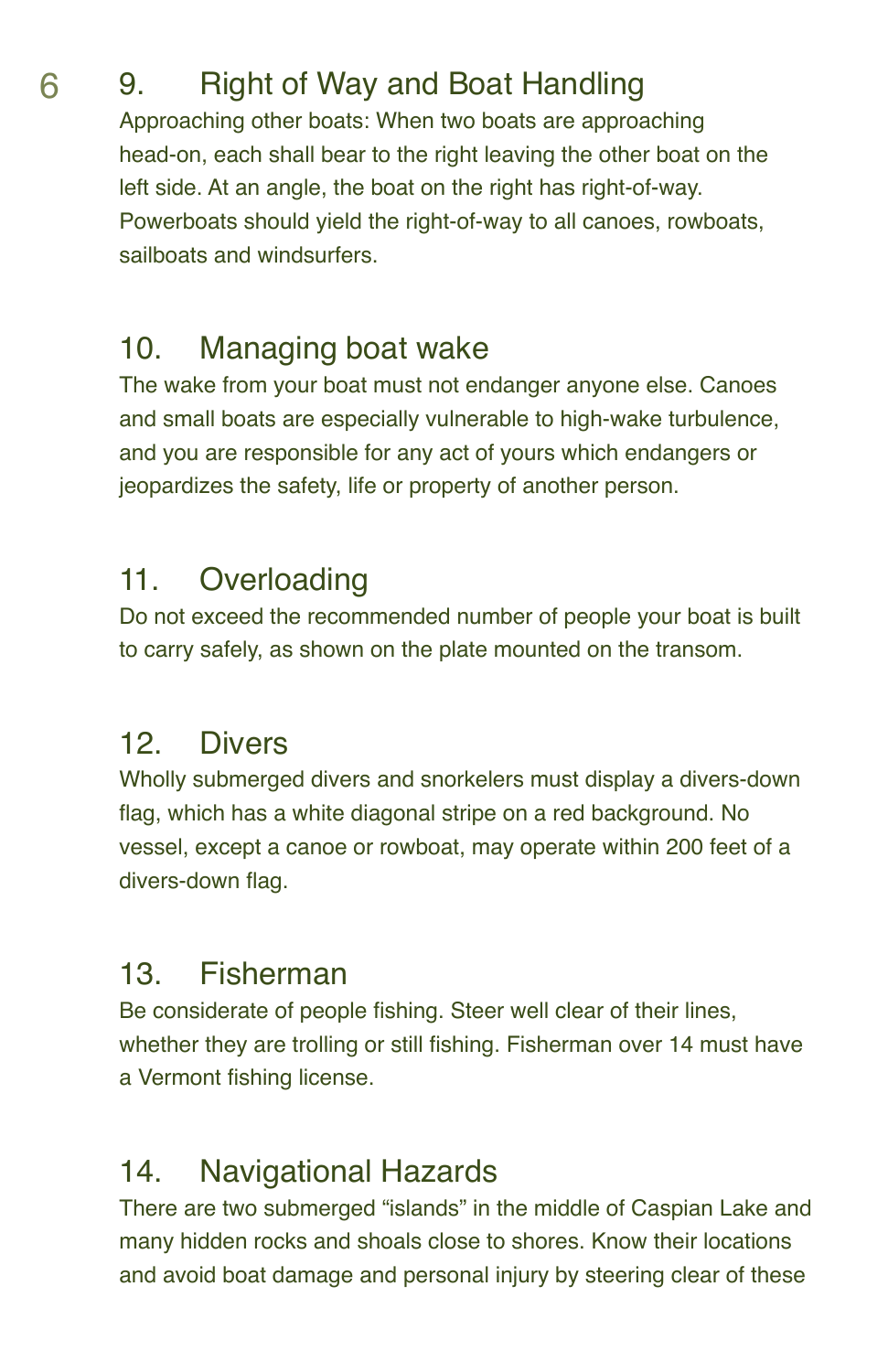#### 15. Swimming area entry prohibited

All vessels, including windsurfers and canoes are prohibited from entering the designated swimming area at the public beach. The area is clearly marked by floating buoys.

#### 16. Maintain your powerboat in accordance with the following

a. Clean boats and tune motors each year before using.

b. Eliminate spillage while re-fueling.

c. Ensure that fuel tanks, hoses and all fuel connections are not leaking.

d. Replace old and rusting fuel tanks (and store others out of the sun and water to extend lifetime).

e. Use petroleum-absorbing pads when performing engine repairs and maintenance, to avoid accidental fuel and oil spills, and dispose of them properly.

f. Don't fog the motor in the lake at the end of the season.

g. Use a biodegradable hull cleaner that does not contain phosphoric acid.

h. Install a bilge sock around your bilge pump that will absorb oil and fuel and prevent them from being displaced into the lake.

# 17. Consider the following when you replace your motor

a. Replace your older outboard motor with a new, cleaner burning, four-stroke or direct-injected or electronic fuel-injected twostroke motor to reduce emissions into the air and water. While new motor technologies are more expensive to purchase, they are cheaper to operate and maintain, and pollute less (old two-stroke motors release up to 25% of their fuel, unburned, into the lake).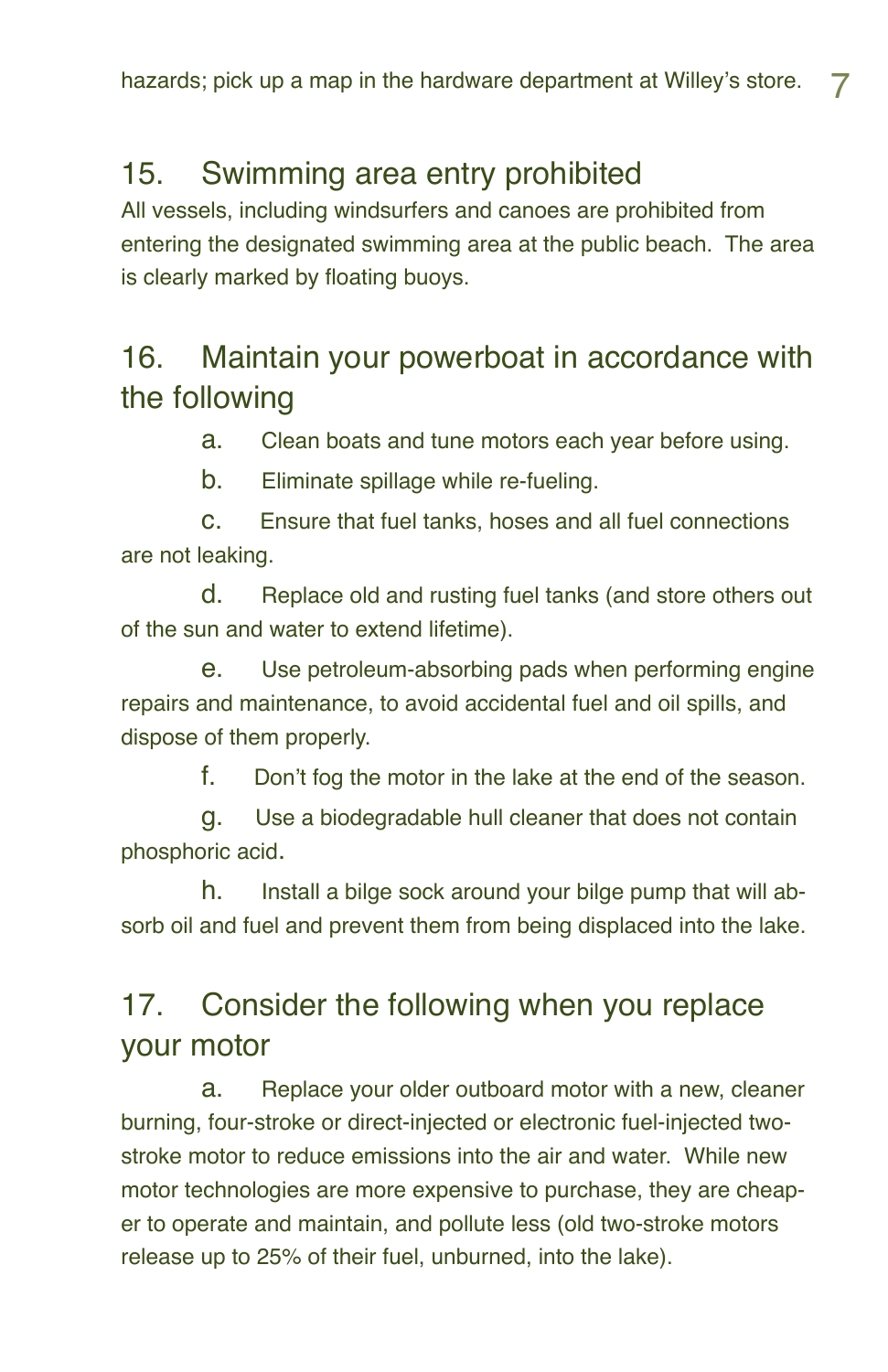8 b. Downsize your outboard motor when replaced; both the lakes and the recreational enjoyment of others would benefit.

> c. Consider installing an auxiliary motor on your powerboat. This will avoid the release of emissions into sensitive areas of the lake, be less disturbing to wildlife, and reduce propeller repair/ replacement. Or, consider purchasing an electric boat.

# 18. Try lower impact boating in place of internal combustion motor boating

electric motors, canoes, kayaks, sailboats, windsurfers, etc.

# 19. Operate powerboats in accordance with the following

limit idle and/or full-throttle operation as much as possible to reduce hydrocarbon emissions and minimize wear and tear on the motor.

#### 20. Wash boats, trailers, and other equipment thoroughly before use in Caspian

Visiting other water bodies, either fresh or salt, provides a mechanism to transfer exotic aquatics (see page 9 for more details). The recommended procedure is washing with very hot water, well away from the lake, flushing the motor, and letting it dry for two days before launching.

#### **Wildlife**

#### 21. Loons, ducks and other birds are especially sensitive to boat traffic

It is a punishable offense to kill or harass any water bird through the operation of a boat on any Vermont lake.

a. Steer a wide course (approximately 500 feet) away from loons – singles, pairs, nesting or brooding (with young). A canoe,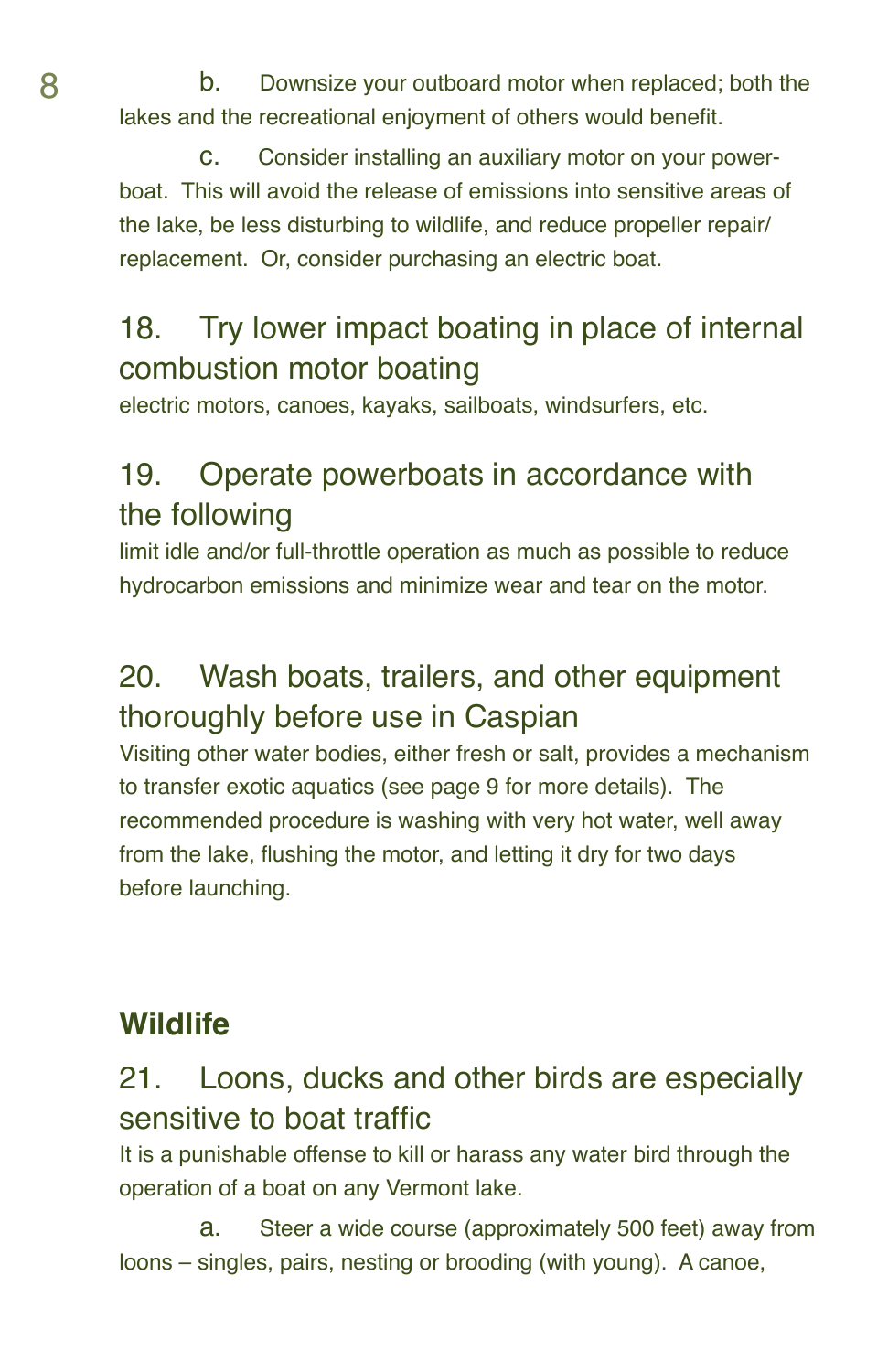kayak, or sailboat can be just as disruptive as a powerboat if too **q** close. (Loons are known to abandon their nests and/or young due to human disruption.)

# 22. Switch to lead-free tackle when fishing

Since 1989, 50% of analyzed loon deaths in Vermont were directly related to ingestion of lead sinkers.

#### 23. Do not feed ducks

Encouraging the duck population could result in increased risk of swimmers' itch that comes from duck feces.

### **Respect for Others**

#### 24. Be conscious of noise levels

Loud music, voices, motors and other sounds carry over water. Sound travels much farther over water than over land, especially in calm weather and at night. Many people come to Caspian Lake to enjoy its quiet beauty and peaceful swimming and fishing, which are particularly outstanding during the early morning and evening hours. It is suggested that all users of the lake respect this tranquility by limiting noise and boat speeds before 8:00 in the morning and one half hour before sunset.

#### 25. Keep trees and shrubs around buildings to screen visibility from the lake.

#### 26. Use only necessary exterior lighting

Indirect lighting, motion sensors, and switching off unused lighting reduces background illumination, allowing better viewing of the night sky. Avoid using reflective materials or surfaces.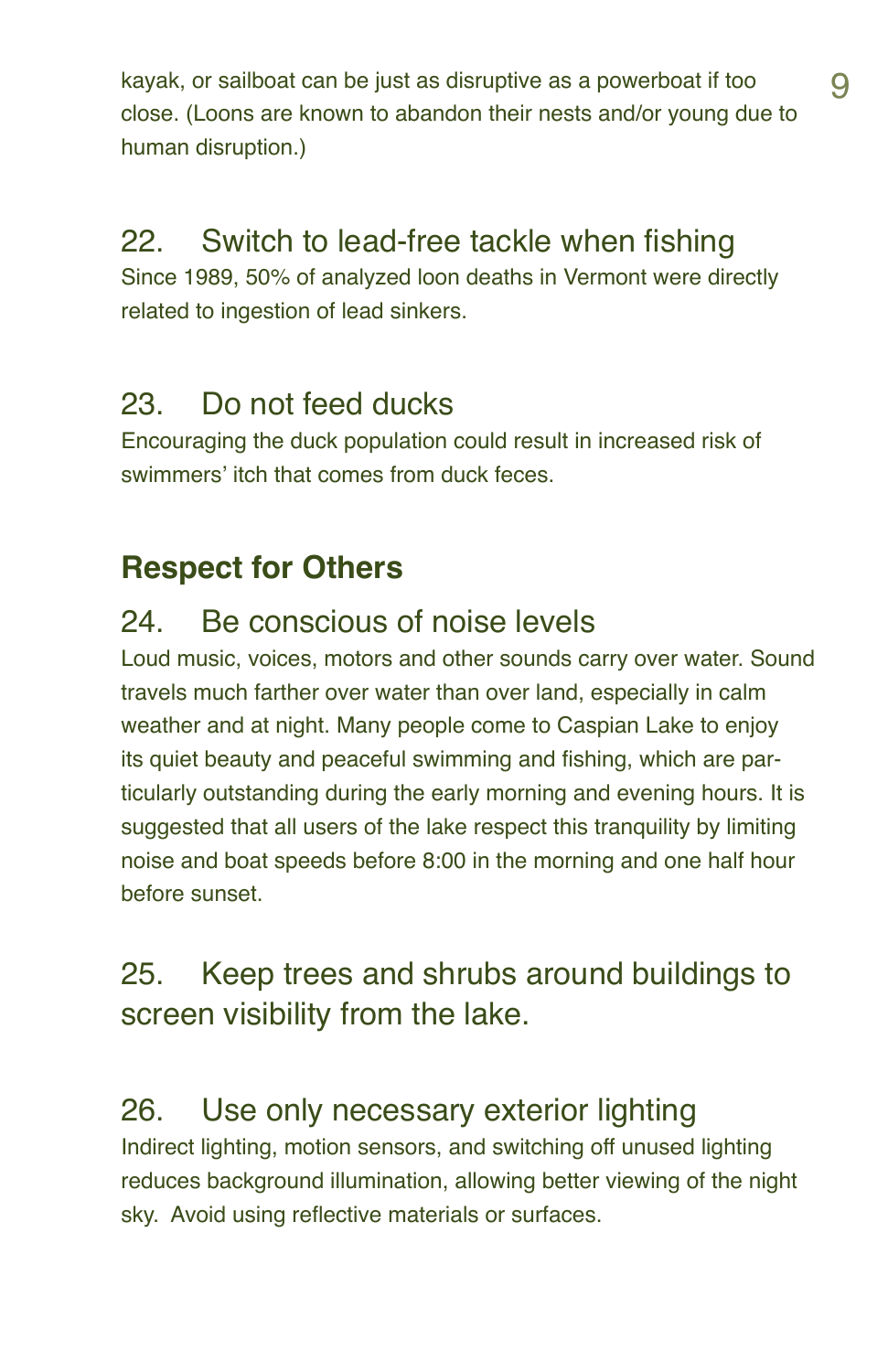# 10 **WATER QUALITY**

# **Invasive Species**

27. Please keep an eye out for the following invasive species and report any suspected infestations to Andy Dales at 533-7733 or email: G.Dales@att.net or call VT Water Quality Division at (802)241-3777.

a. Eurasian Water milfoil: This prolific aquatic plant found in Lake Champlain and many inland lakes in Vermont interferes with boating, fishing and swimming, and displaces native plants. It is easily spread when plant fragments are caught and moved on boat trailers, propellers, anchors and other equipment, or in live wells. b. Zebra Mussel: These are tiny D shaped

mollusks that are well established in Lake Champlain. They clog water

intake pipes, damage boat engines, obscure historic shipwrecks, and alter native species populations. Adult zebra mussels can attach and be moved on boat hulls, engines and other equipment. Microscopic larva can get trapped and moved in water of boat engines, bilges, bait buckets, and live wells.

**C.** Water Chestnuts: This prolific annual plant is found in southern Lake Champlain, Lake Bomoseen, and a few inland lakes. It interferes with boating, hunting and fishing, and displaces native plants. It is spread by seeds or rosettes caught on boats and equipment.

d. Alewife: This small bait fish was recently found in Lake St. Catherine. It may displace our native forage fish and can be introduced to new water bodies if it is accidentally caught and used for bait, or dumped from bait buckets or live wells.





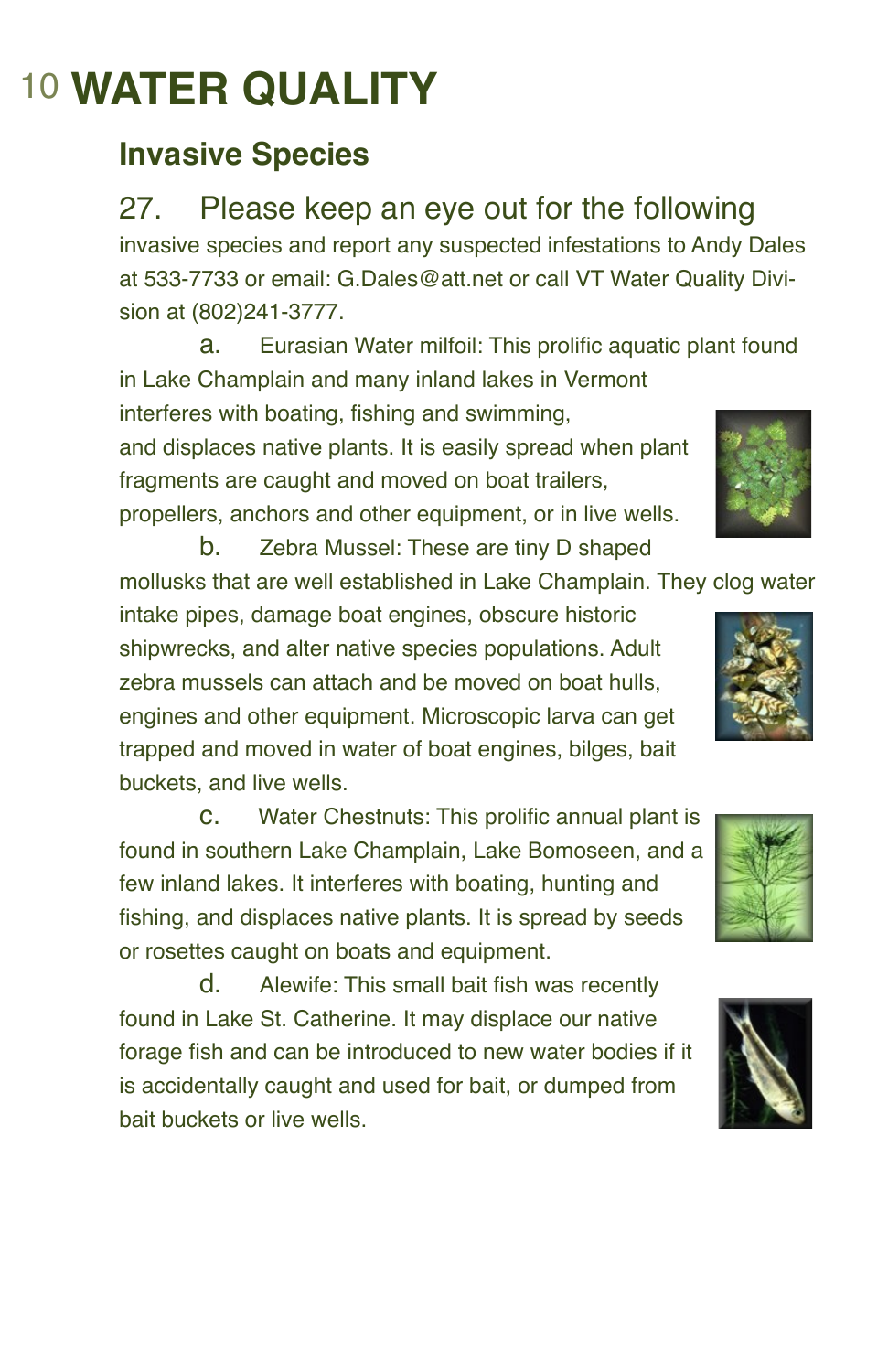#### **Vegetation** 11

#### 28. Buffers

are the single most important water protection measure and the best thing to prevent erosion. The following will help maintain a buffer strip between your property and the lake:

a. Do not alter (moving soil, rocks, or trees) from the shoreline.

b. Cut as few trees as possible to protect root systems.

c. Choose native and appropriate non-native plantings near the lake as opposed to grass/lawns that require fertilizers, pesticides and excess watering. This will reduce ground and surfacewater pollution, reduce erosion, and encourage local wildlife.

d. Minimize access points to the lake along your shoreline so the rest can revert to the native vegetation scheme.

e. Where erosion has already occurred, consider methods that will allow you to mimic a natural shore, rather than build retaining walls, which are expensive, offer no lake habitat or ecological benefits, are a barrier to wildlife, and will require replacement over time.

f. Visit: http://www.vtwaterquality.org/lakes/htm/lp\_protection.htm for specific steps to follow in creating a buffer, sample plans and other tips.

# 29. Refrain from introducing sand to the lake to create swimming areas.

Filling introduces unwanted nutrients, reduces water clarity, increases weed and algae growth and damages fish spawning sites.

# 30. Reduce the amount of nutrients added to the lake

a. Avoid the use of pesticides, lawn and garden fertilizers, and other household phosphorous-containing products. Their residues are environmentally persistent, enter ground water and the lakes and cause lake eutrophication (e.g. algae bloom).

See: www.lawntolake.org for tips on how to care for your lawn without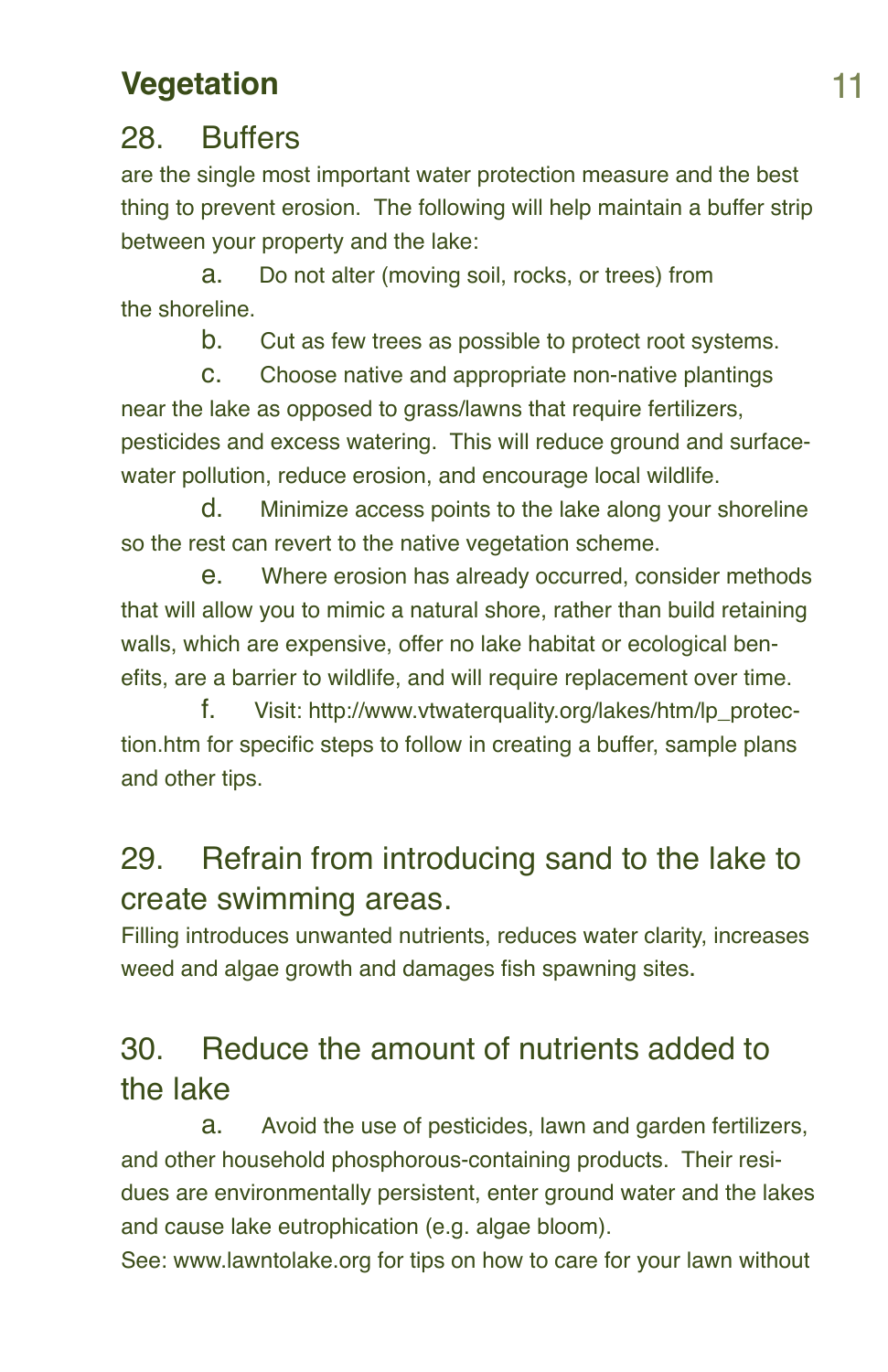12 using phosphorus fertilizer, and http://www.lcbp.org/Factsht/P-free\_detergents.pdf for a list of phosphorus-free dishwashing detergents.

> b. Place drainage swales and vegetation near structures, driveways, and paths and direct storm water away from lake and septic fields.

c. Keep piles of leaves and brush away from the shoreline or any drainage.

d. Do not burn leaves or brush close to the shoreline or any drainage.

#### **Household Tips**

#### 31. Avoid high phosphate and chemical detergents and cleaners

Everything that goes down the drain will likely affect ground water and end up in the lake and/or your well. Consider the following:

a. Use only eco-friendly cleansers and laundry/dishwater detergents and do not use products with dyes, water-softeners or synthetic perfumes. Companies that provide high-quality natural cleaning products include: Seventh Generation, Ecos, Earth Rite, Ecover, Life Tree and a local company - Northeast Queendom Herbal Collective.

b. Use baking soda followed by vinegar as an alternative drain cleaner. Baking soda is an effective scouring powder for kitchens and bathrooms. Baking soda also makes a great carpet deodorizer as well as a laundry detergent. Apple cider vinegar works well on windows and for cleaning kitchens and bathrooms. Vinegar removes stains such as grease while acting as a deodorizer. Silver can be polished by soaking it in warm water with a little baking soda, salt and a piece of aluminum foil. Other metals can be polished with a paste made from vinegar, salt and a little flour. Use non-chlorine bleach alternatives such as hydrogen peroxide.

c. Use alternative bathroom cleaning products such as soap and water, baking soda, borax and other non-chlorine scouring powders. Toilet bowl deodorizing cakes contain dyes and bleaches as well.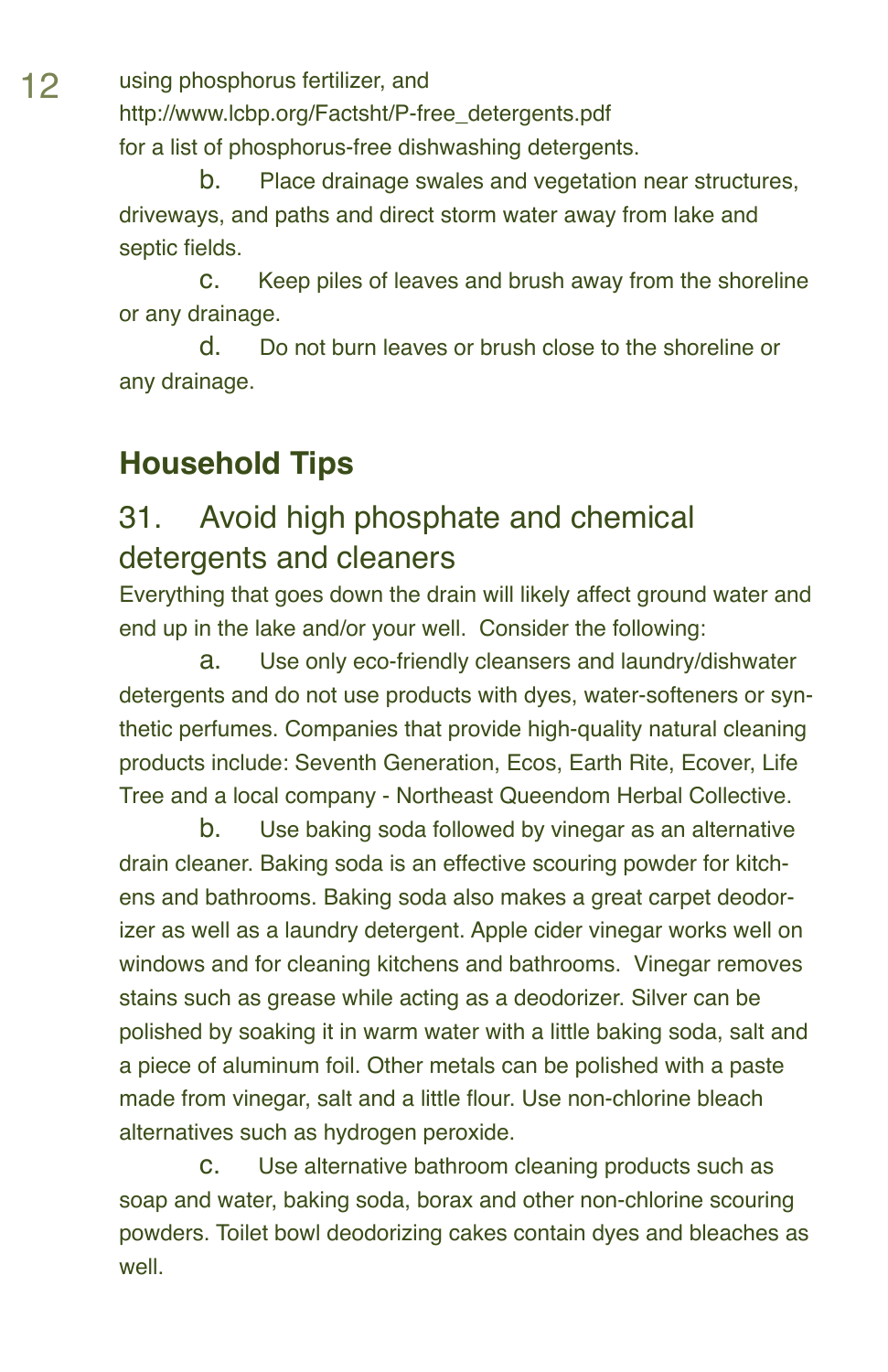#### 32. Reduce insecticide use 13

for example, put up a bat house. A single brown bat devours up to 1200 mosquito-sized insects in an hour.

# 33. Don't defecate or urinate (animals and humans) in or within 150 feet of the lake

Keep animal manure far from the shoreline or streams to prevent phosphorous and other nutrients from becoming washed into the lake by rain. Cleaning up after pets in areas close to the shoreline is best.

# 34. Littering

It is prohibited to throw refuse of any kind in or near the lake. Take all your trash away with you.

### 35. Cover or store garbage

and trash in an enclosed area to avoid attracting seagulls, raccoons, and other scavengers that pose a threat to loons.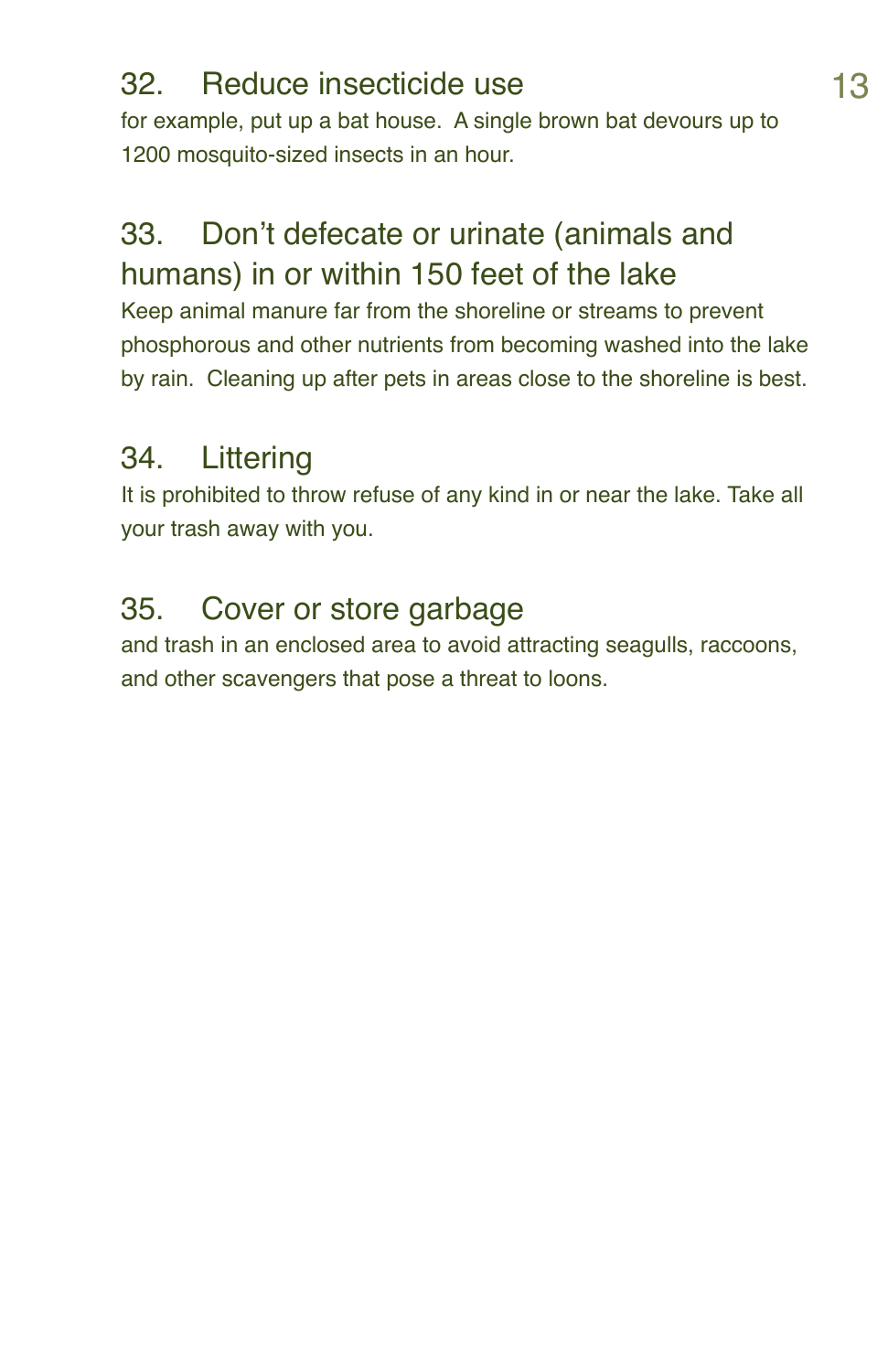# 14 **Docks, Construction and Renovation**

36. Construct docks and floats with environmentally friendly material such as cedar, redwood, cypress, recycled wood/ plastic, or aluminum.

a. Avoid using pressure treated wood. Studies have proven that these chemicals are harmful to living organisms.

b. Dispose of pressure-treated wood by taking it to your local landfill or transfer station. Treated wood should not be illegally dumped or burned because toxic chemicals can be emitted into ground and surface water or to the atmosphere.

# 37. Set new houses back a minimum of 150 feet from the shoreline

as required under local regulation.

# 38. Prevent pollution through wise exterior chemical/paint use

a. Use drop cloths under exterior work areas.

b. Clean paint brushes and tools using non-toxic citrusbased solvents in areas well away from the shoreline.

c. Buy chemicals/paints in quantities needed only for the task so there is no need to store or dispose of excess.

d. Never paint anything over or near the water.

e. Use non-toxic paints and stains; for example, consider using Hardwick-produced Vermont Natural Coatings wood furniture and wood floor finish found at Willey's.

# 39. Construct driveways and paths of pervious materials such as crushed stone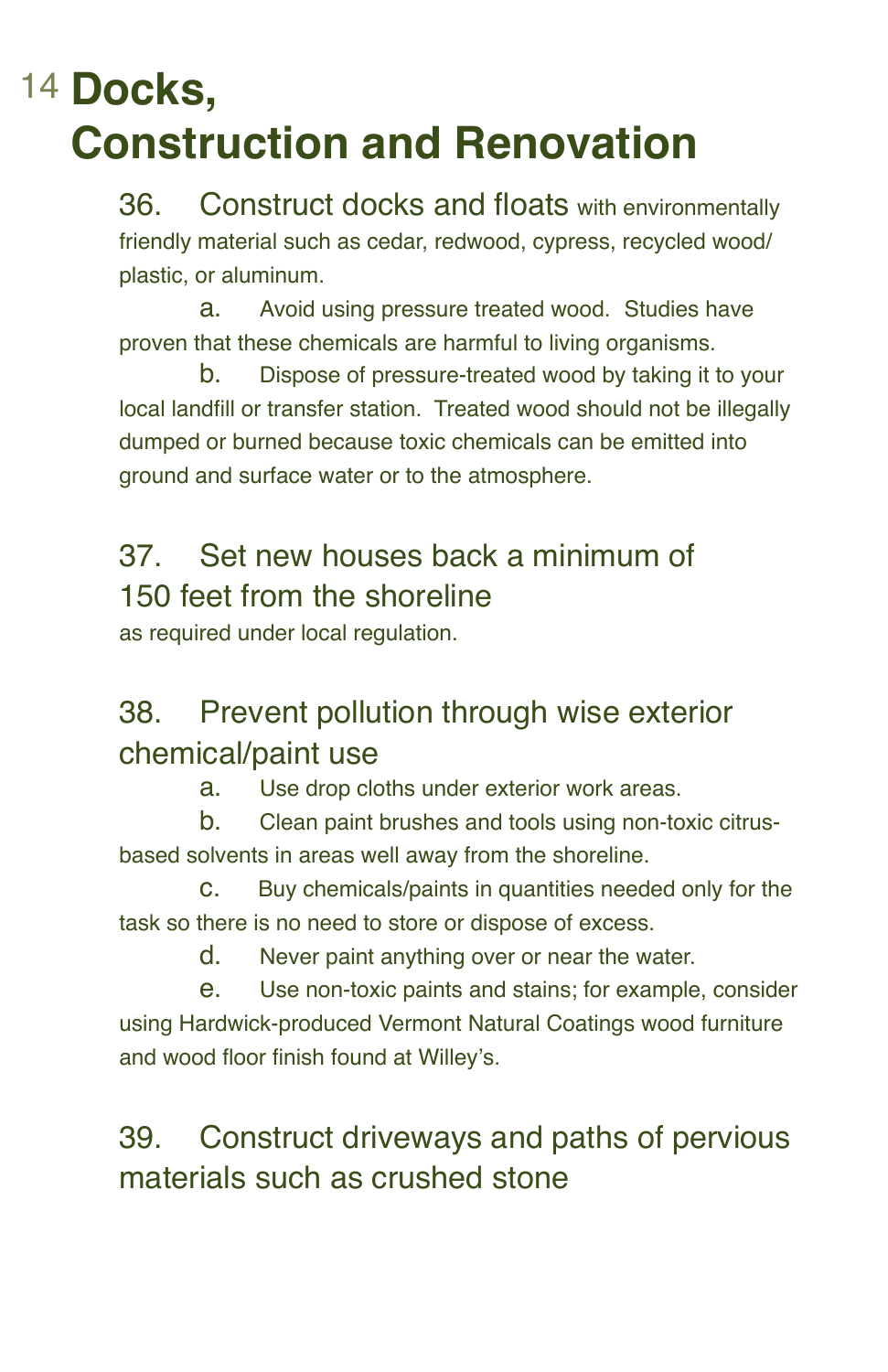#### 40. Use measures to control erosion 15

a. Use sediment control measures such as hay bales and filter fences during construction.

b. Phase vegetation removal and replace/restore vegetation to reduce erosion.

# 41. Use cedar shingles that do not require painting or staining

42. Design walking paths so that they fit with the sites topography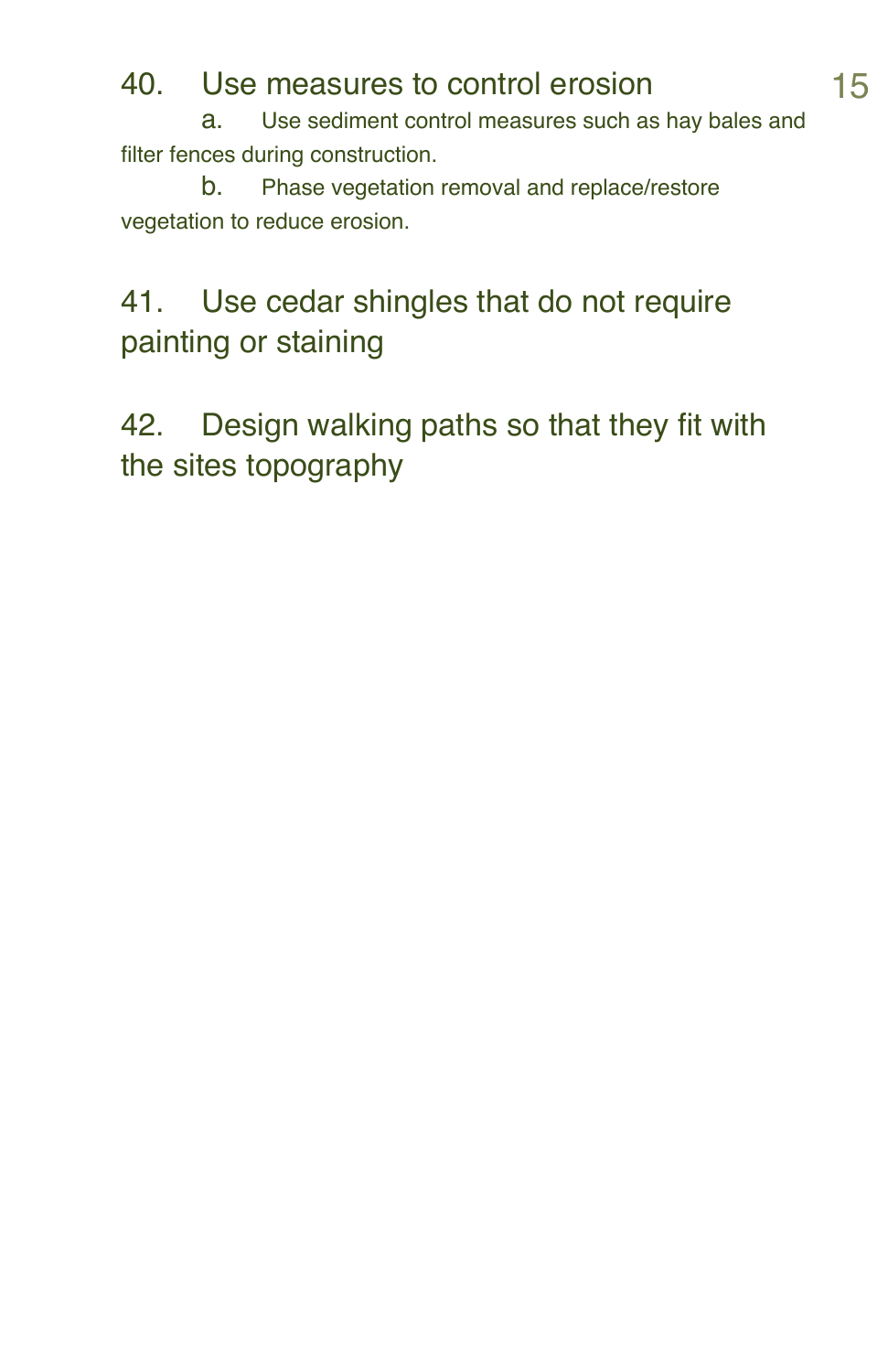# 16 **Septic Systems**

# **Everyday Household Tips**

### 43. Use the following to help your septic system operate properly:

a. Use white toilet paper (colored paper takes far longer to decompose).

b. Collect cooking grease in an old can and dispose of it in the trash, not down the drain.

c. Remove your garbage disposal because fats and greases from food interfere with the normal bacterial activity.

d. Keep the leaching field clear of parked cars, heavy stored objects and buildings. Excess weight will compact the soil in the field reducing permeability and/or break pipes causing failure.

e. Keep deep-rooted trees and shrubs from growing on or near your leaching area or near any part of the septic system. Root systems can disrupt underground pipes or crack your tank, causing the system to fail. Ground covers, flowers or low-maintenance grasses are fine.

f. Enzymes or commercial additives should not be added to your system. The bacteria already present in your system should provide all the digestion required.

# 44. Reduce your water use and put less pressure on your well and septic system

The more water that flows through your system, the greater the possibility of nutrients leaching out unfiltered by the system.

a. Avoid running the water when it is not needed (e.g. turn off the tap while brushing teeth or shaving, use a dishpan to wash dishes).

b. Replace regular showerheads, sink faucets, and toilets with low-flow fixtures (if toilets cannot be replaced, fill  $\frac{1}{2}$  gallon jugs with water and put them in the toilet tanks).

c. Purchase water and energy efficient appliances when replacing old ones (e.g. front load washers).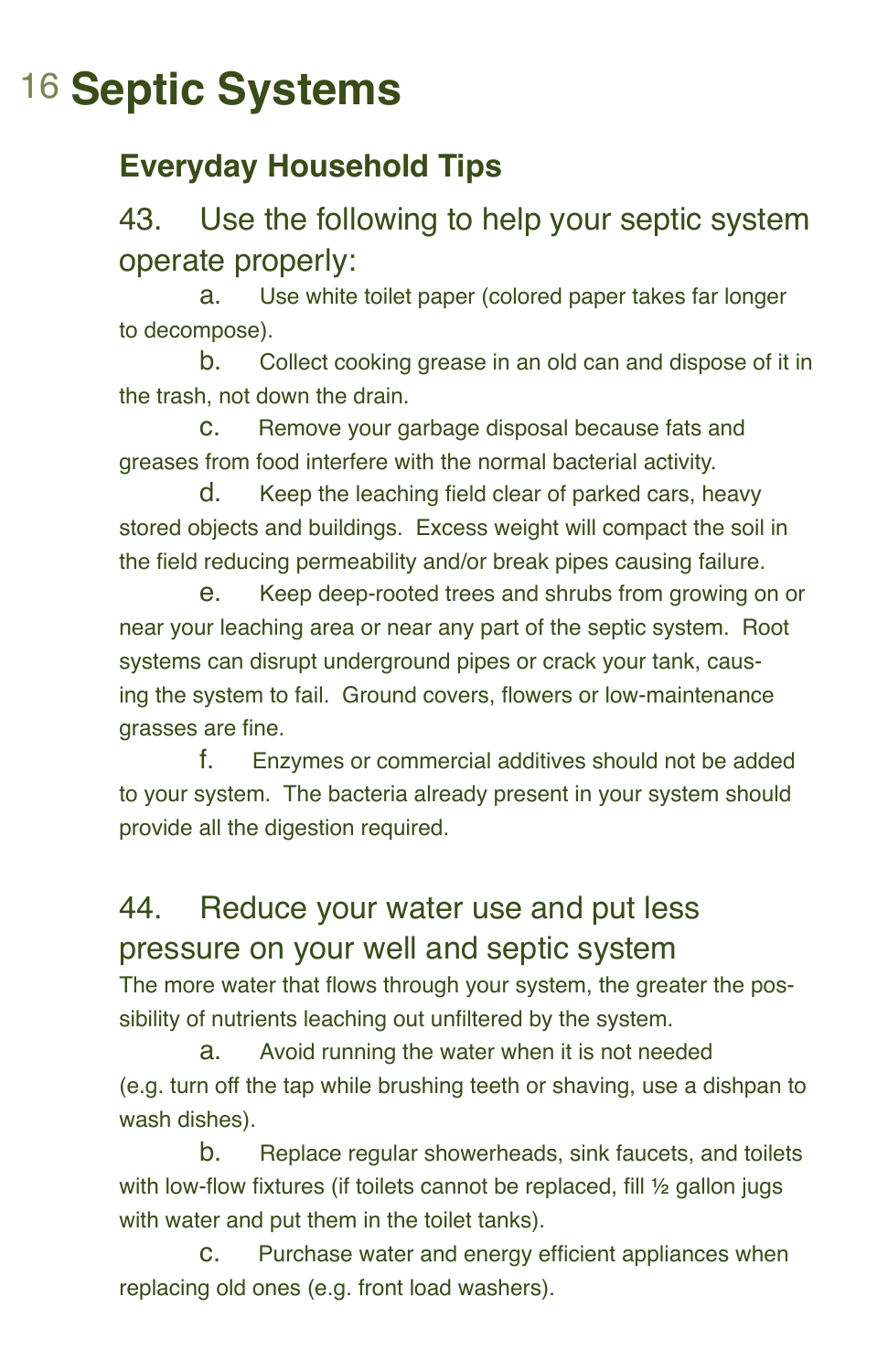d. Repair leaking fixtures promptly.<br>  $\frac{17}{17}$ <br>  $\theta$ . Bun dishwashers and clothes washers only when they Run dishwashers and clothes washers only when they are full, and stagger laundry loads over a period of days rather than doing them all at once.

f. Presoak soiled clothes so they need washing only once.

#### 45. Avoid introduction of toxic and/or hazardous chemicals

(such as solvents, pesticides, drain openers, polishes, waxes, used oil, paint, paint thinner, chlorine bleach, etc.) to your septic system. These compounds impact ground and surface water and kill the naturally occurring bacteria that make septic systems function properly.

- a. Do not dispose of toxic materials down the drain.
- b. Buy non-toxic alternatives or less toxic products.
- c. Buy quantities appropriate for the task.

# 46. Dispose of any residual materials at household hazardous waste sites

a. Call the Central Vermont Solid Waste District at (800)730-9475 for locations and dates of household hazardous waste disposal.

# **Septic System Operation**

# 47. Maintain your septic system by doing the following

a. Have your septic systems inspected by a qualified specialist, if your home was built more than 15-20 years ago, to be sure that the septic tank and leaching field are operating properly and designed to handle the load it is currently receiving.

b. Pump your septic tank every one to three years. The proper frequency depends upon tank size, frequency of use, number of people, etc. - check with your local septic company. If sludge/solids are not removed as necessary, they clog the leaching field, causing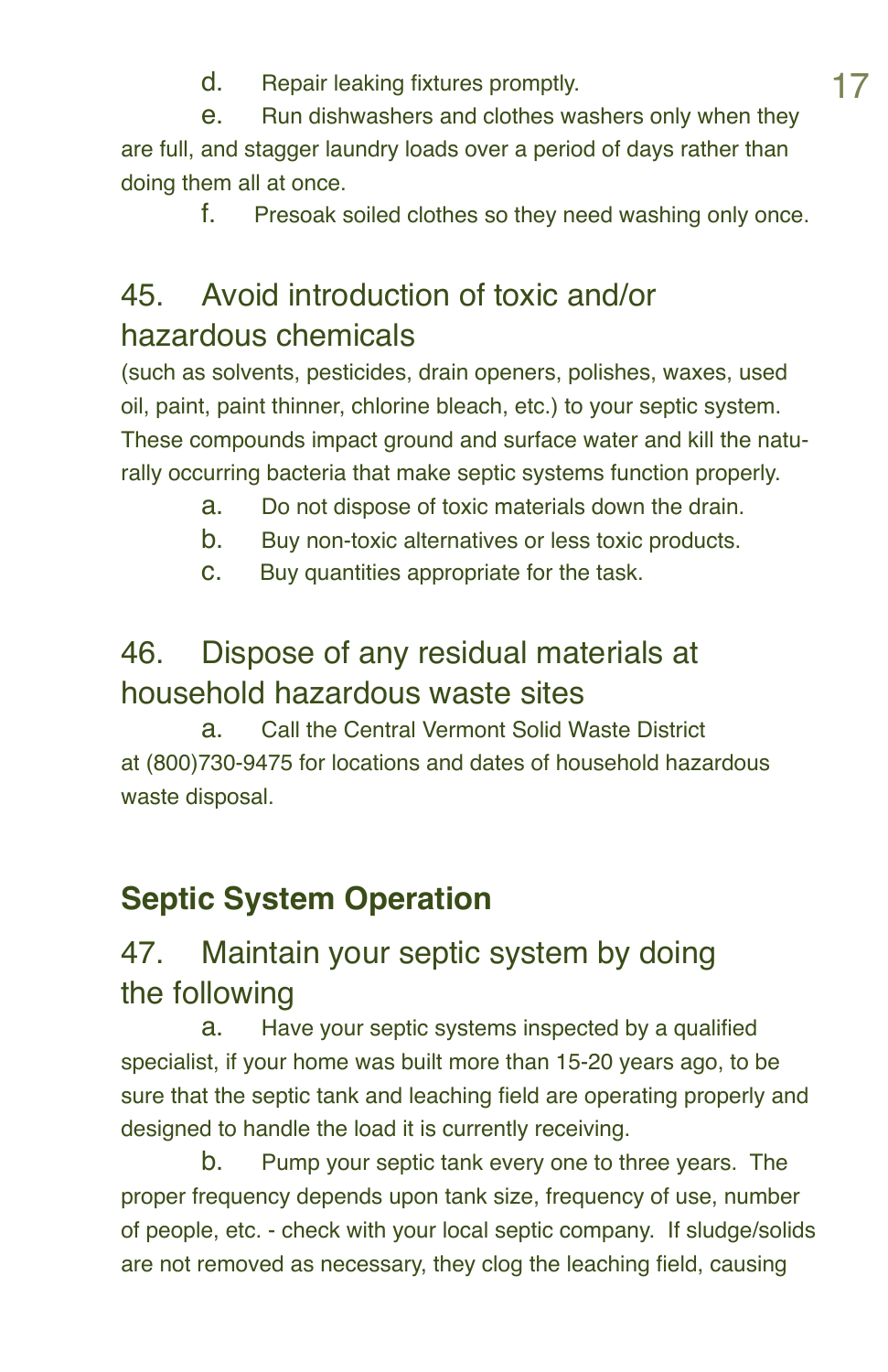18 the system to fail. Consider adding an effluent filter to stop larger solids from getting out to the drain field (the filter would need to be cleaned when your septic tank is pumped).

> c. Inspect your septic system every year to ensure that all aspects of the system are operating properly.

> d. If your septic system has a pump, ensure that the pump is functioning properly.

> e. Look for signs of malfunction: odors, slow or backed-up drains, standing water on the leach field.

#### 48. Test your drinking water for e.coli/coli form and nitrogen levels

The presence of e.coli/coli form bacteria is a sign of human fecal contamination. Elevated nitrogen levels may mean that your septic system is leaking. Both can pose serious health hazards to humans as well as to the lake. Call H.A. Manosh at (802)888-4681 for more information on water testing.

#### **General**

49. Join the Greensboro Land Trust; Visit www. greensborolandtrust.org or contact the GLT chair Clive Gray at (802)533-7723 or email: information@greensborolandtrust.org for more information.

50. Join the Greensboro Area Association; visit www.greensboroassociation.org or send a check for \$20 dues and your information to:

Greensboro Association, P.O. Box 59, Greensboro, VT 05841